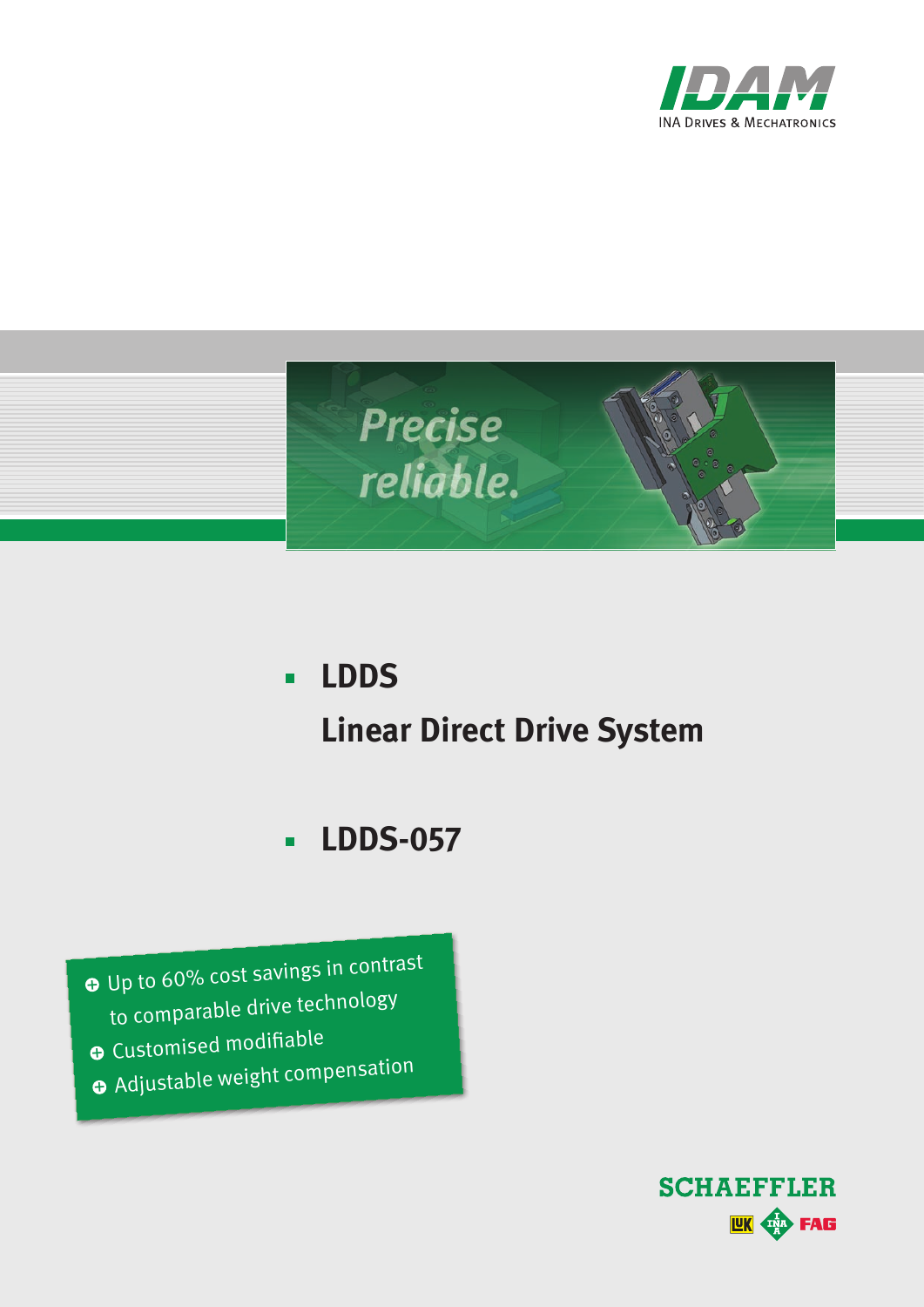## **LDDS-057** Features, benefits, applications, drawing

#### **Features**

- • One-axis positioning system
- Ironless linear motor, type: UPL
- • Integrated adjustable weight compensation
- • Optical incremental measuring system
- Compact design
- • Wear-free components: motor, weight compensation, measuring system

#### **Benefits**

- • High positioning accuracy
- • High dynamic performance
- • Extremely long service life
- Preferably used as Z-axis
- • Parameters, dimensions, mounting types and system components can be modified customer-specifically
- • Excellent price-performance ratio

### **Applications**

- • Pick and place
- Laser beam focusing
- **Automation**
- Electronics assembly
- • Productronics



#### **Drawing**

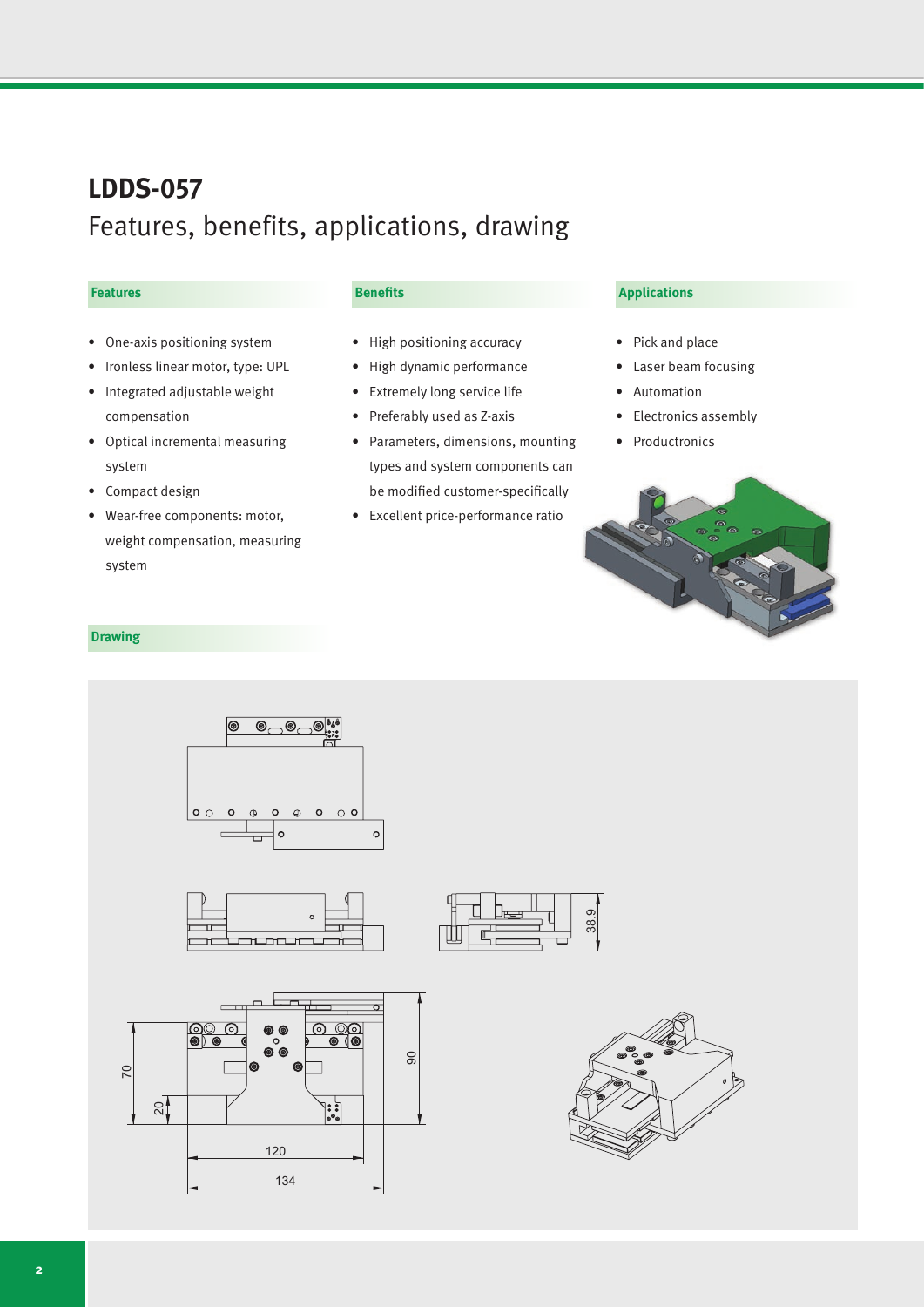# **LDDS-057** Dimensions, masses, performance data, components

| <b>Dimensions/masses</b>                      | Symbol                    | <b>Unit</b>      | <b>LDDS-057</b>                                 |
|-----------------------------------------------|---------------------------|------------------|-------------------------------------------------|
| <b>Dimensions</b>                             | $L \times W \times H$     | mm               | 134 x 90 x 38.9                                 |
| <b>Total mass</b>                             | $m_{total}$               | g                | 1100                                            |
| Moving net mass                               | m                         | g                | 280                                             |
| Maximum payload                               | m                         | g                | 250                                             |
| Weight compensation                           |                           | g                | 250                                             |
| Usable stroke                                 | $\sf S$                   | mm               | 55                                              |
| <b>Performance data</b>                       | Symbol                    | Unit             | <b>LDDS-057</b>                                 |
| Motor type: UPL3-78                           |                           |                  |                                                 |
| Max. impulse force $(1 s)$ at $I_{mp}$        | $F_{mp}$                  | ${\sf N}$        | 60                                              |
| Peak force $(3 s)$ at $I_p$                   | $F_p$                     | ${\sf N}$        | 50                                              |
| Continuous force not cooled at I <sub>c</sub> | $\mathsf{F}_{\mathsf{c}}$ | $\mathsf{N}$     | 15                                              |
| Motor constant (25 °C)                        | $k_m$                     | $N/\sqrt{W}$     | 3.2                                             |
| Max. impulse current (1 s)                    | $I_{mp}$                  | $A_{rms}$        | 4.5                                             |
| Peak current (3 s)                            | $I_p$                     | $A_{rms}$        | 3.7                                             |
| Continuous current not cooled                 | $I_c$                     | $A_{rms}$        | 1.1                                             |
| DC link voltage                               | $U_{DCL}$                 | $\mathsf V$      | 120                                             |
| Maximum acceleration                          | $a_{\text{max}}$          | m/s <sup>2</sup> | 50                                              |
| Maximum speed                                 | $V_{max}$                 | m/s              | $\mathfrak{Z}$                                  |
| Positioning accuracy                          |                           | µm               | On request                                      |
| <b>Components</b>                             | <b>Symbol</b>             | Unit             | <b>LDDS-057</b>                                 |
| Guidance                                      |                           |                  | 2-row linear ball bearing and guideway assembly |
| Measuring system                              |                           |                  | Optical incremental                             |
|                                               |                           |                  | 1V <sub>pp</sub> sin/cos, grating period 20 µm  |

Customised solutions are our strength. We would be glad to realize the special drive system for your application. **Precise. Fast. Efficient.**